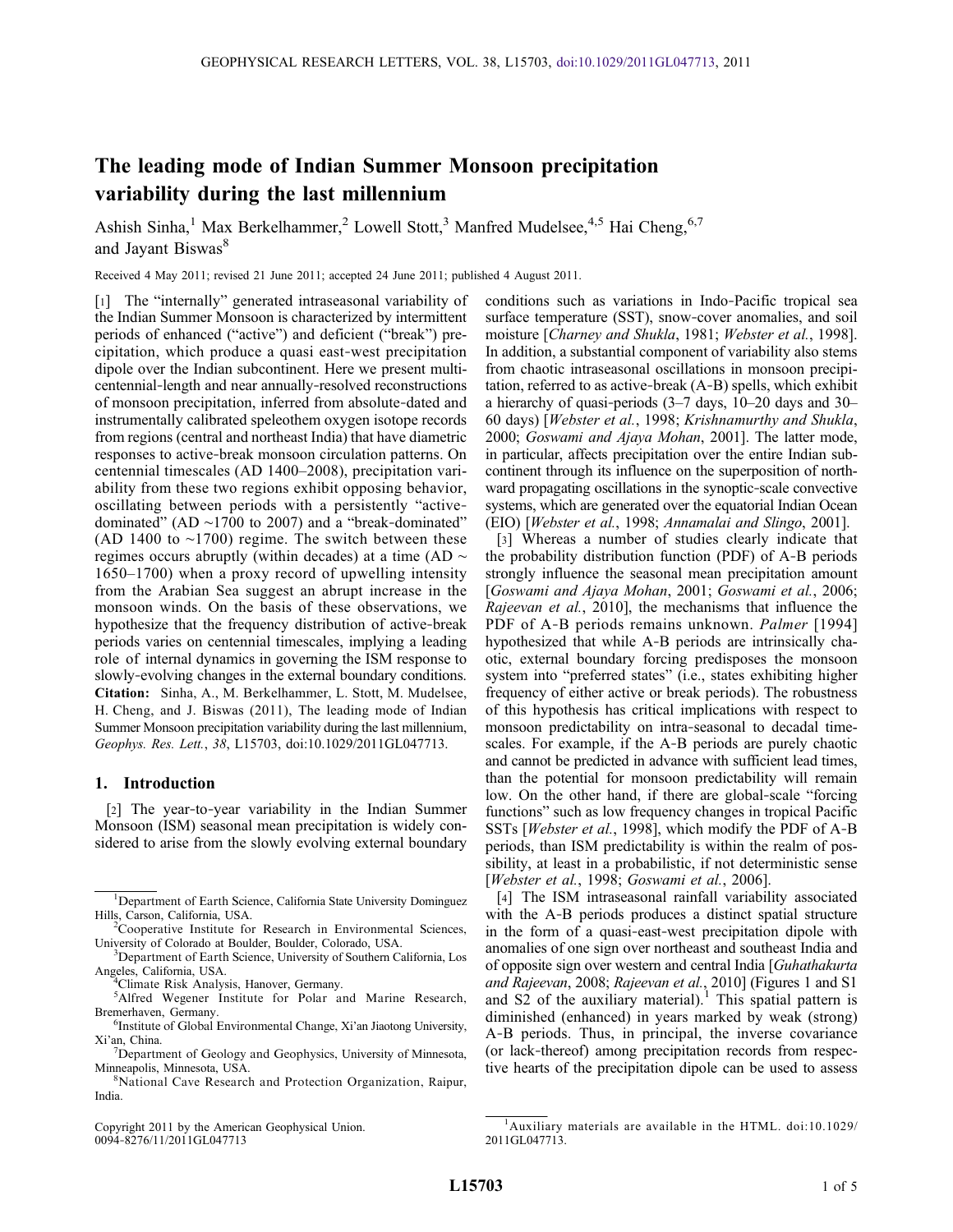

Figure 1. (a) First Empirical Orthogonal Function (EOF) of gridded Climate Research Unit (CRU) TS3.0 JJAS precipitation data from 1900‐2006 (http://badc.nerc.ac.uk/data/cru/) shown as dimensionless precipitation units. The first EOF accounts for 22% of the overall rainfall variance, which is quite similar to the first EOF constructed from instrumental rainfall data consisting of 1476 stations from India, which explains 31% variance [Guhathakurta and Rajeevan, 2008]. (b) Correlation between JJAS precipitation from AD 1900 to 2006 from the CRU precipitation dataset for the grid point nearest to cave sites (JHU‐1, green contours; WS‐B, brown contours) grid cell. Figure 1 was made using the KNMI Climate Explorer (see http://climexp.knmi.nl).

the extent to which intraseasonal variability acts as a driver of monsoon variability. Here we present absolute dated, multicentennial‐length speleothem‐based precipitation reconstructions for central India (CI) and northeast India (NEI), which offer insight into the role of internal dynamics in generating ISM variability on centennial timescales during the last millennium.

## 2. Cave Locations and Climatology

[5] Monsoon precipitation and circulation patterns across the Indian subcontinent are radically different between active and break periods. Active period are characterized by a sequence of time-clustered convective systems, which bring heavy precipitation over central and western India, while during a typical break period, the monsoon trough (a NW‐SE trending contiguous system of shallow thermal lows and moist convective lows across central India) shifts northward while convection is enhanced over the EIO resulting in drier conditions over much of the Indian subcontinent, and wetter conditions over the foothills of Himalayas and NEI [Annamalai and Slingo, 2001; Guhathakurta and Rajeevan, 2008; Rajeevan et al., 2010] (Figures 1 and S1 and S2 of the auxiliary material). In this paper, we report  $\delta^{18}O$  data from stalagmites collected from Jhumar Cave (18° 52′N, 81° 52′E; 600 masl) located near the town of Jagdalpur in CI, and Wah Shikar Cave (25° 15′N, 91° 52′E, 1290 masl) located ∼30 km from the city of Shillong in NEI (Figure 1). The local annual precipitation variability at both sites is dominated by monsoon precipitation (July to September (JJAS);  $\sim$ 70–80%) (Tables S1 and S2 of the auxiliary material), which is strongly correlated with regional monsoon precipitation (Figure 1). In addition, the local to regional monsoon precipitation variability in both locations is strongly

influenced by the frequency distribution of A‐B periods (Figure S2 of the auxiliary material).

## 3. Materials, Chronology, and Instrumental Calibration

[6] We collected two actively growing stalagmites (JHU‐1, ∼91 mm and WS‐B, ∼93 mm) from Jhumar and Wah Shikar Caves in December 2008 and June 2009, respectively. Both stalagmite samples were removed from poorly ventilated chambers, located at considerable distances from the caves' entrance (∼300 & 1000 m for Jhumar and Wah Shikar caves, respectively). Periodic measurements in Wah Shikar Cave and long‐term (∼2 yr) continuous measurements inside Jhumar Cave, indicate stable environmental conditions, characterized by high relative humidity (always in the excess of 95%), and nearly constant ambient temperatures (17.0  $\pm$ 0.3 $^{\circ}$ C and 25.5  $\pm$  0.5 $^{\circ}$ C for Wah Shikar and Jhumar Caves, respectively) (Table S3 of the auxiliary material). Theoretical estimates of caves' ambient temperature, calculated from  $\delta^{18}$ O measurements in dripwater and modern calcite from both chambers, are within the range of measured temperatures, suggesting that precipitation of calcite in both caves is occurring in isotopic equilibrium (Table S3 of the auxiliary material). Additionally, a high degree of replication between JHU-1  $\delta^{18}$ O profile during the period in which it overlaps with our previously reported  $\delta^{18}$ O record from nearby (∼20 km) Dandak Cave [Sinha et al., 2007; Berkelhammer et al., 2010] (AD 1075 to 1561,  $n = 353$ ,  $r =$ 0.62 with 95% confidence interval [0.43; 0.74]) further supports this inference.

[7] The millennial-length JHU-1  $\delta^{18}$ O record (AD 1075) to 2008) contains 642  $\delta^{18}$ O measurements with an average temporal resolution of 1.45 years ( $1\sigma = 0.73$  yr). The multicentennial-length (AD 1399 to 2007) speleothem  $\delta^{18}O$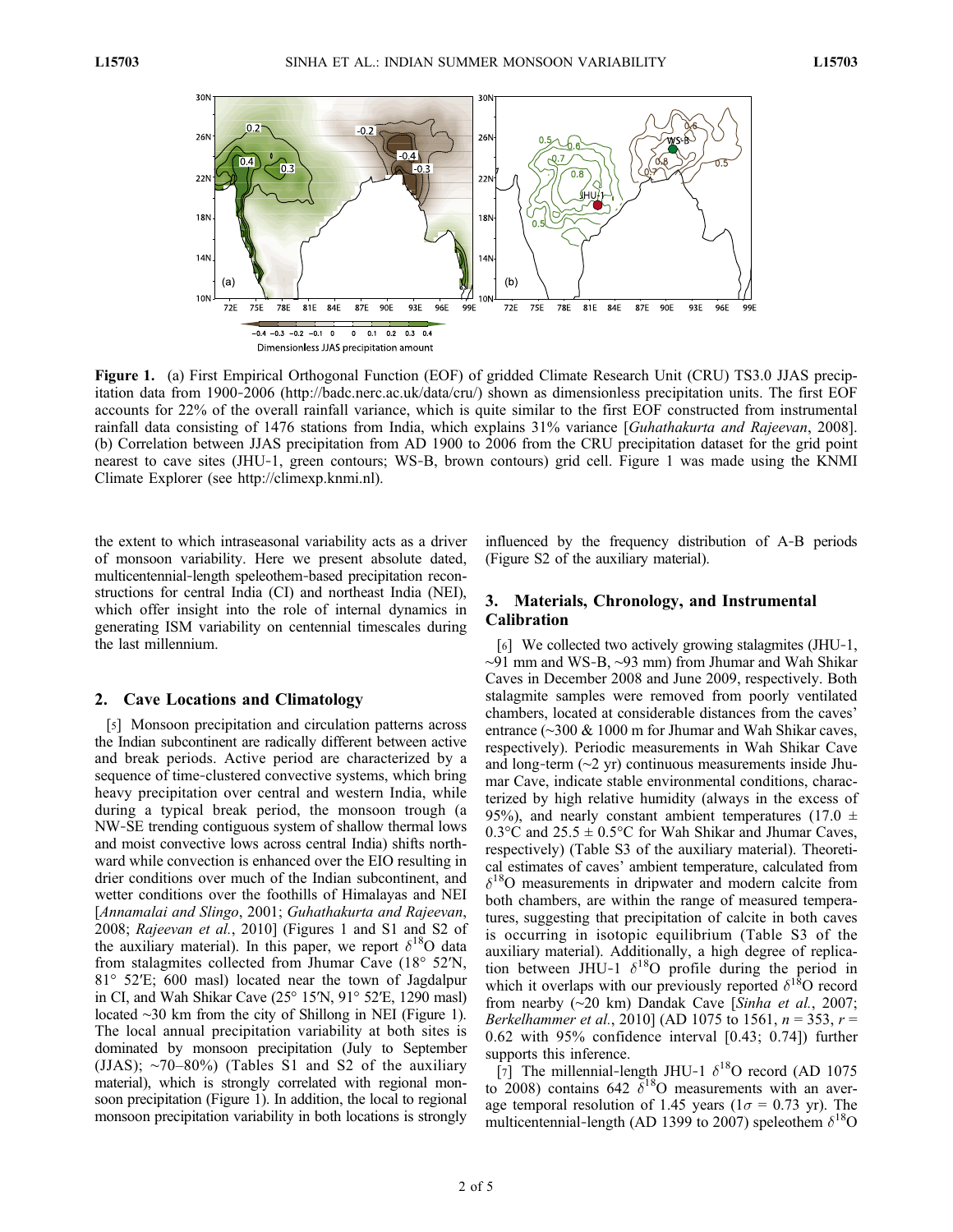

**Figure 2.** The  $\delta^{18}$ O time series of JHU-1 (dark blue) and DAN-D (light blue) and JHU-1/DAN-D composite (purple) where up (down) on the y axis denotes moister (drier) condition, respectively. The  $\delta^{18}$ O values >−3.8 ‰ (dashed line) mark periods of inferred drought [Sinha et al., 2011]. The red bar denotes the most severe drought (year 1987) recorded during the instrumental period.

record (WS‐B) from Wah Shikar Cave is established by 625  $\delta^{18}$ O measurements with an average temporal resolution of 0.97 years ( $1\sigma = 0.48$  yr) (see the auxiliary material).

[8] The age model for WS-B stalagmite is developed from seven <sup>230</sup>Th dates, which are in correct stratigraphic order, with  $2\sigma$  error ranging from 28 to 70 years (see the auxiliary material). Four additional <sup>230</sup>Th dates produced unreasonably high error (>100 years) and were subsequently discarded (Table S4 of the auxiliary material). The age model is developed by linearly interpolating between individual dates except for the segment between the bottom‐two dates (Figure S3 of the auxiliary material) where we calculated the age at the bottom of the stalagmite by extrapolating the agedepth curve from two prior better‐constrained dates. The differences between these two model curves produce an age difference of ∼50 years at the beginning of the chronology (Figure S3 of the auxiliary material). The primary findings of this study are however, unaffected by the choice of age model used during this section of the time series (AD 1350 or 1399).

[9] The JHU-1 stalagmite is characterized by sub-mm length visible light‐dark laminations, (Figure S7 of the auxiliary material) which we infer to be annual in nature (as described later). The JHU‐1 chronology is established by counting growth laminae using both micrographs (50 x) and digitally enlarged (10 x) scanned images. Multiple counts along the growth axis by two researchers using digitally stitched micrographs and scanned images, respectively, suggest a total uncertainty of ∼10 years at the bottom of the stalagmite. A suite of  $230$ Th dates were also obtained to test the annual nature of the laminations. While all  $^{230}$ Th ages fall on or near the slope that describe the laminae-based age model (Figure S3 of the auxiliary material), we did not use 230Th dates in the age model because of high detrital thorium in the JHU‐1 stalagmite, which produced substantially large error in <sup>230</sup>Th dates ( $2\sigma > 200$  years) (Table S4 of the auxiliary material). Our use of laminae‐based chronology is however, well supported by the strong coherence between the JHU-1 and the absolute-dated DAN-D  $\delta^{18}$ O profiles [Sinha et al., 2007, 2011; Berkelhammer et al., 2010]  $(r = 0.62$  [0.43; 0.74]) (Figure 2). In addition, as described below, the JHU-1  $\delta^{18}$ O profile is significantly correlated with regional instrumental data, which further supports the robustness of laminae-based chronology.

[10] The JHU-1  $\delta^{18}$ O profile shows a significant inverse relationship with a regional (18°–27°N and 69°–88°E) JJAS precipitation time series (AD 1903–2005,  $n = 70$ ,  $r = -0.46$ [−0.59; −0.32]; Figure S4 of the auxiliary material), which reinforces the observation made in earlier studies that the  $\delta^{18}$ O variations in speleothems and precipitation from this region primarily reflect changes in monsoon precipitation amount over CI [Yadava and Ramesh, 2005; Sinha et al., 2007, 2011; Berkelhammer et al., 2010; Dayem et al., 2010]. A similar conclusion can also be drawn from a comparison of WS-B  $\delta^{18}$ O time series with instrumental data from Shillong (AD 1867 to 2005), which reveals a moderately significant inverse correlation with JJAS precipitation (AD 1867–2005, n = 98, r = -0.31 [-0.43; -0.15]) (Figure S5 of the auxiliary material) and a moderately weak correlation with the surface mean annual temperatures (data available between AD 1903 and 1980,  $n = 49$ ,  $r = 0.27$  [0.12; 0.39]). The relatively weaker inverse correlation between  $\delta^{18}$ O of precipitation and amount, however, imply that a portion of  $\delta^{18}$ O variability in WS-B stalagmite (and thus, by extension, in precipitation over NEI) is produced by additional processes such as changes in the seasonal distribution of precipitation and/or vapor source and transport histories [Breitenbach et al., 2010].

[11] The observed amount effect for NEI as recorded in WS-B stalagmite is not observable in  $\delta^{18}$ O values in precipitation at the Global Network of Isotopes in Precipitation (GNIP) station in Shillong (years 1969 and 1976) or in an event-based study (snapshot  $\delta^{18}$ O measurements of precipitation in years 2007 and 2008) [Breitenbach et al., 2010]. Both data sets however, lack sufficient long‐term observations, which preclude a definitive assessment of the presence or absence of amount effect. Notwithstanding, the intense convective nature of monsoon precipitation in NEI, and a presence of the statistically significant inverse correlation between the WS-B stalagmite  $\delta^{18}$ O and instrumental precipitation data, lead us to call upon changes in monsoon precipitation amount as the primary source of  $\delta^{18}$ O variations in precipitation at this site.

## 4. Results, Discussion, and Conclusions

[12] The JHU-1 stalagmite record from CI complements our previously reported millennial‐length (AD 600 to 1500) reconstruction of monsoon precipitation variations from a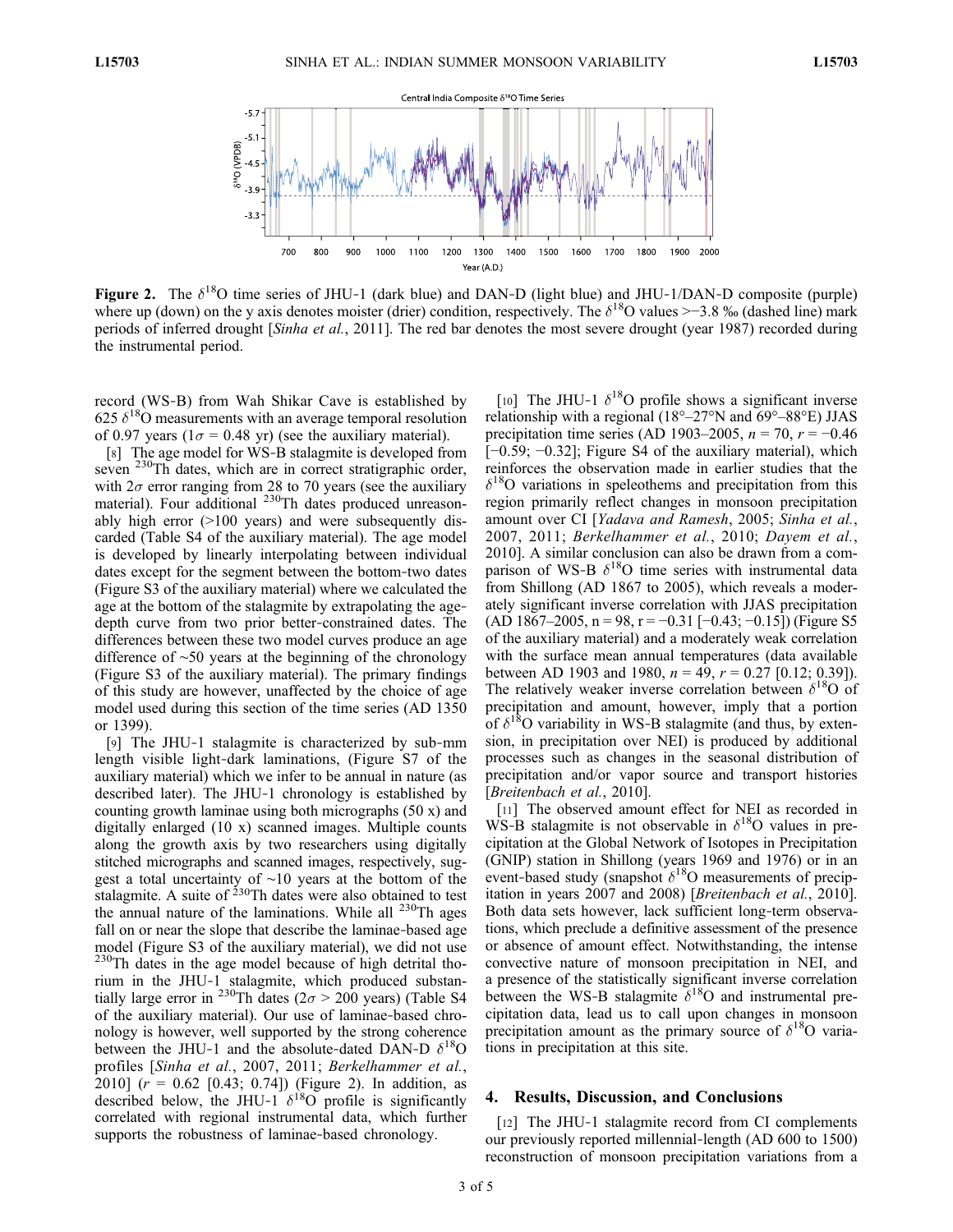

**Figure 3.** The  $\delta^{18}$ O time series from JHU-1 (green), WS-B (blue) and Arabian Sea (orange) [Anderson et al., 2002] from AD 1400 to 2000. The black line on each graph is the result of the ramp fitting procedure (Table S5 of the auxiliary material). The shaded region approximates the uncertainty in the timing of the change point based on a bootstrapping procedure [Mudelsee, 2010].

sub-annually resolved  $\delta^{18}O$  record (DAN-D) from Dandak Cave, which is located ∼20 km west of Jhumar Cave [Sinha et al., 2007, 2011; Berkelhammer et al., 2010]. By compositing the JHU-1 and DAN-D  $\delta^{18}$ O records, we develop a continuous 1,400‐year reconstruction of CI precipitation, which captures (within margin of dating error) major shortterm droughts of the 20th century (e.g., AD 2002, 1985– 87, 1964–1966, 1918–1920) (Figure S4 of the auxiliary material) as well as known historic failures of monsoon in India such as during AD 1876–78, 1861–63, and 1790–96 (Figure 2). In addition, the  $\delta^{18}O$  record documents several instances of multi‐year to decades‐long intervals of reduced monsoon precipitation (Figure 2), particularly between the 13th and 17th centuries, which are corroborated by historical accounts of famines from India [e.g., Sinha et al., 2007, 2011]. The  $\delta^{18}O$  record also reveals lower frequency (centennial‐scale) features, the most recent of which is a step‐ like transition (∼0.5 ‰) between multiple centuries (AD 1400 to 1700) that were persistently drier than the 20th century norm, followed by a period (AD 1700 to 2007) where conditions remained in a more humid mean state (Figure 3).

[13] The WS-B  $\delta^{18}$ O record is characterized by prominent multi-decadal scale  $\delta^{18}$ O variability (1 to 2 ‰) and is anticorrelated with the JHU-1  $\delta^{18}$ O record on centennial timescales (AD 1399–2008, n = 390, r =  $-0.34$  [ $-0.43$ ;  $-0.13$ ] (Figure 3). The most prominent aspect of this record is a step‐ like increase in  $\delta^{18}$ O values during the late 17th century. Between AD 1400 and 1700, the mean  $\delta^{18}$ O value (−6.2 ‰) is ∼0.7‰ more negative than the mean  $\delta^{18}$ O value between AD 1700 and 2008 ( $-5.5\%$ ). We applied a change-point regression model using least‐squares and brute‐force search to the data to objectively estimate the timing of this shift (Table S5 of the auxiliary material) in both records [Mudelsee, 2010]. Uncertainty in the estimated change‐points (timing

and level) are derived from block bootstrap resampling (software RAMPFIT, 400 simulations) as described by Mudelsee [2010]. The timing of the late 17th century transition in CI and NEI records is indistinguishable within error, from each other as well as from a similar step in a marine record of variations in upwelling intensity from the Arabian Sea [*Anderson et al.*, 2002]. The latter captures variations in the strength of low level zonal wind across the Arabian Sea, and therefore, by extension, provides a measure of the ISM circulation strength.

[14] The JHU-1 and Arabian Sea records suggest a late 17th century shift towards enhanced monsoon precipitation and circulation, which has been previously documented in a number of proxy records of the Asian monsoon [e.g., Sinha et al., 2011]. In contrast, the increase in the  $\delta^{18}O$  values during (and since) the late 17th century in the WS‐B stalagmite largely reflects a decrease in monsoon precipitation amount over NEI. The centennial scale spatial pattern of anti‐phase monsoon precipitation variability over CI and NEI resemble the dipole structure associated with intraseasonal and interannual precipitation variability during the instrumental period [Guhathakurta and Rajeevan, 2008]. The similar spatial pattern (but on centennial timescale) inferred from our proxy records can be reconciled by calling upon low frequency changes in A‐B periods as the dominant mode of ISM interannual variability over the last 600 years. We hypothesize that the interval from ∼AD 1400 to 1700 was marked by a higher frequency and/or amplitude of break events, which on a year‐to‐year basis cumulatively generated centennial‐scale episodes of negative (positive) precipitation anomalies over CI (NEI). We further hypothesize that the simultaneous shift to opposing precipitation regimes in both records during the late 17th century was caused by a change in the frequency characteristics of A‐B periods. At the turn of the 17th century, the ISM dynamics shifted to a predominantly "active" state, generating precipitation anomalies of the opposite sign over CI and NEI. Our hypothesis does not diminish or exclude the role of "seasonally persisting" modes such as the Indo-Pacific SST anomalies in affecting monsoon precipitation on inter-annual or longer timescales [Krishnamurthy and Shukla, 2007]. Instead, we suggest that when viewed from a multi‐century perspective, the dipole mode associated with intraseasonal oscillations, emerges as a more dominant source of ISM precipitation variability as opposed to continent‐ wide changes in monsoon precipitation.

[15] The inferred multicentennial length episodes of "breakdominated" and "active‐dominated" states imply that the external boundary conditions predispose ISM to reside in these modes. By the same token, we suggest that changes in some aspect of the external boundary conditions, such as land‐sea surface thermal contrast may have triggered the late 17th century shift in ISM behavior through their impact on the frequency characteristics of A‐B periods. We have previously suggested that a northward shift in the mean latitude of the intertropical convergence zone (ITCZ) accompanied by stronger low‐level monsoon westerlies is a plausible mechanism to account for the strengthening of monsoon across the 17th century [Sinha et al., 2011]. The results presented here further suggest that the planetary-scale ITCZ changes directly influenced ISM precipitation by modulating the frequency distribution of A‐B periods. This inference finds support in observational and modeling studies,